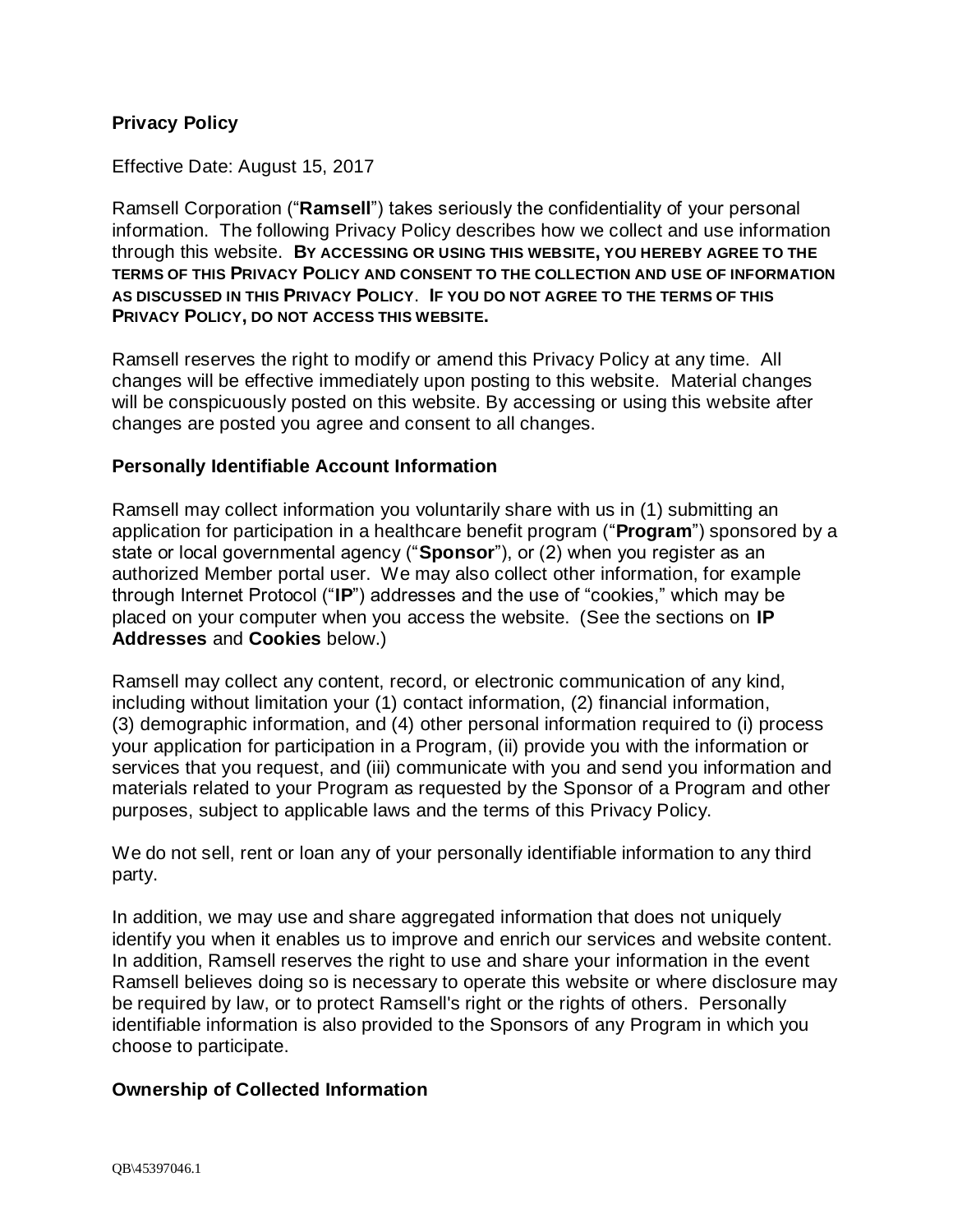Program Sponsor maintains full rights to any information collected on this website, and may freely collect, use and disclose the information unless prohibited by this Privacy Policy or applicable law, including HIPAA. Upon a change in control of Ramsell or sale by Ramsell of substantially all of its assets, any information owned by or in the control of Ramsell may be transferred to the Ramsell's successor, who will comply with the terms of this Privacy Policy.

## **Sharing Information with our Program Sponsors**

We may share information we collect with our Program Sponsors as necessary for us to provide the website and our services to you and as may otherwise be permitted by applicable law. Program Sponsors comply with all applicable data privacy laws and regulations and they are authorized to use your personally identifiable information as necessary to provide the applicable services.

### **IP Addresses**

Ramsell logs IP addresses for systems administration purposes. IP addresses are used to track a user's session. This information only helps us determine how often different areas of our site are visited. We may link IP address to your member identification information that is personally identifiable.

## **Cookies**

Ramsell may use cookies to track the use of our website and to facilitate and enhance your experience on our website. "Cookies" are small pieces of information that are stored by your browser on your computer's hard drive. Our cookies enable us to facilitate access to different aspects of our website. For example, by showing when and how you and others visit our website, cookies help us to see which pages of the website are popular and which are not. Cookies can also help us to improve your enjoyment of this website, for example, by remembering your address or other personal information when you request information or services on the website.

Most web browsers automatically accept cookies, but you can disable this function so that your browser will not accept cookies. Please be aware that disabling this function may impact your use and enjoyment of this website.

### **Access by Children**

This website is not directed toward children under 13 years of age and Ramsell does not knowingly collect or use information from children under 13 through this website.

### **Do Not Track**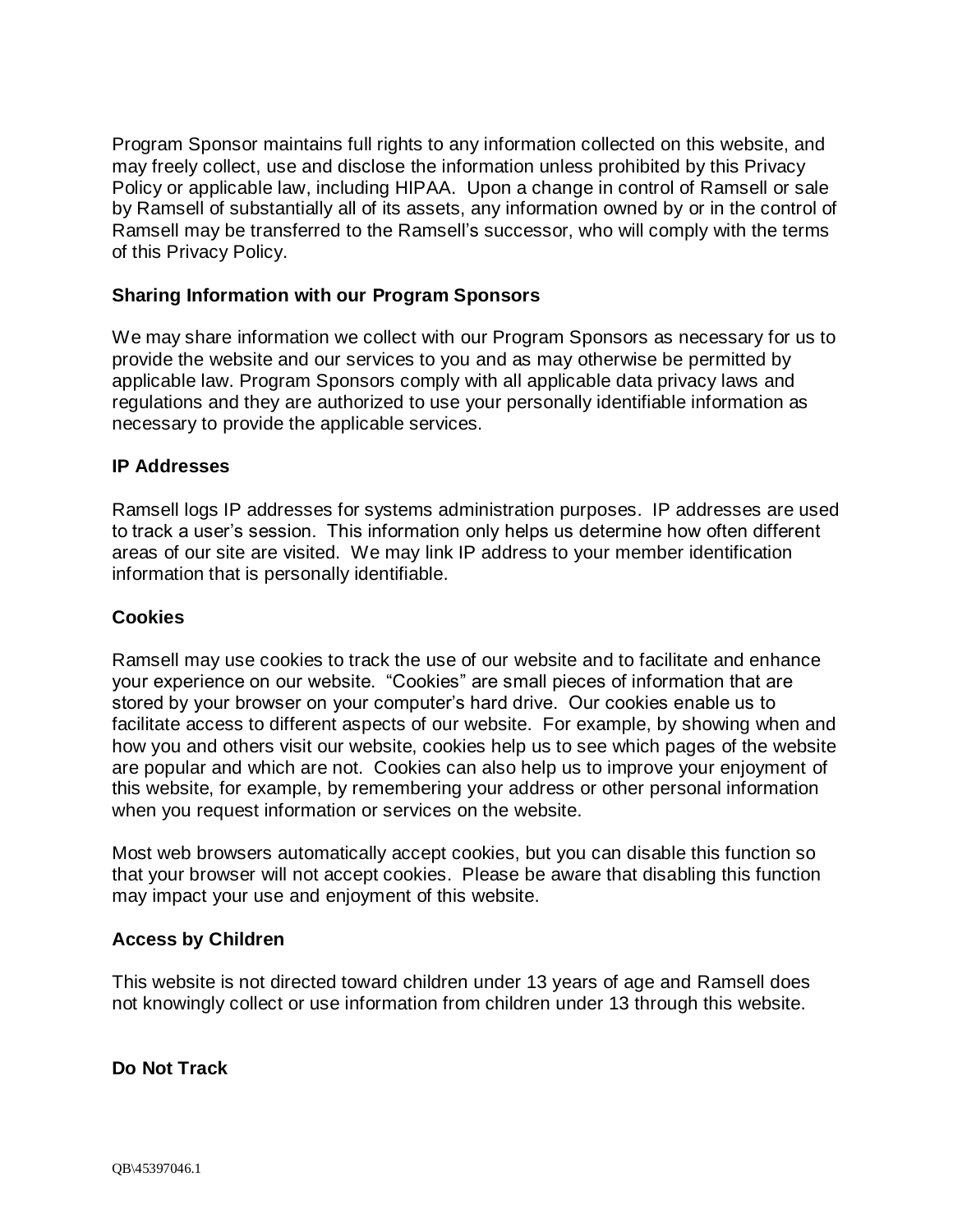We may automatically collect cookies and other non-personally identifying information when you visit this site. Due to this automatic collection, we do not currently honor do not track requests.

### **E-mail Communication**

Ramsell will not use your personal information to send you promotional communications from Ramsell by email or otherwise. A Program Sponsor may communicate with you by email regarding the Program in which you have chosen to participate.

### **Security**

We limit access to personally identifiable information about you to our employees and third-party agents who we reasonably believe need to have access to your information to provide you with the information or services you request from Ramsell.

This website has security measures in place to help protect against the loss, misuse and alteration of the information under our control. While we cannot guarantee that loss, misuse or alteration to data will not occur, Ramsell uses industry standards, such as Secure Socket Layers ("SSL") technology, to help safeguard against loss, misuse or alteration of data. In certain areas, the information passed between your browser and our system is encrypted with SSL technology to create a protected connection between you and our website to ensure confidentiality. In the event that a breach into our security systems occurs and there is a possibility that an unauthorized person acquires your personal information, the applicable Program Sponsor will notify you of a breach under applicable law.

### **Access to Your Personal Information**

If you wish to have access to your personal information in our records, please contact us with your request at Ramsell Corporation, Privacy Officer, 200 Webster, Suite 300, Oakland, CA 94607. You may also request that we update your personal information or correct any factual errors that you believe may exist regarding this information by accessing the member portal and submitting corrected information.

#### **Third-Party Websites**

This website may link to, or be linked to, other websites not maintained by or related to Ramsell. Ramsell is not responsible for the privacy policies or practices of any third parties or third-party websites, including any linked or linking websites. To the extent that you disclose personally identifiable information to any third parties, different rules may apply to their use and disclosure of personal information that you disclose to them. We encourage you to review the privacy policies of all other websites before disclosing your personal information to them.